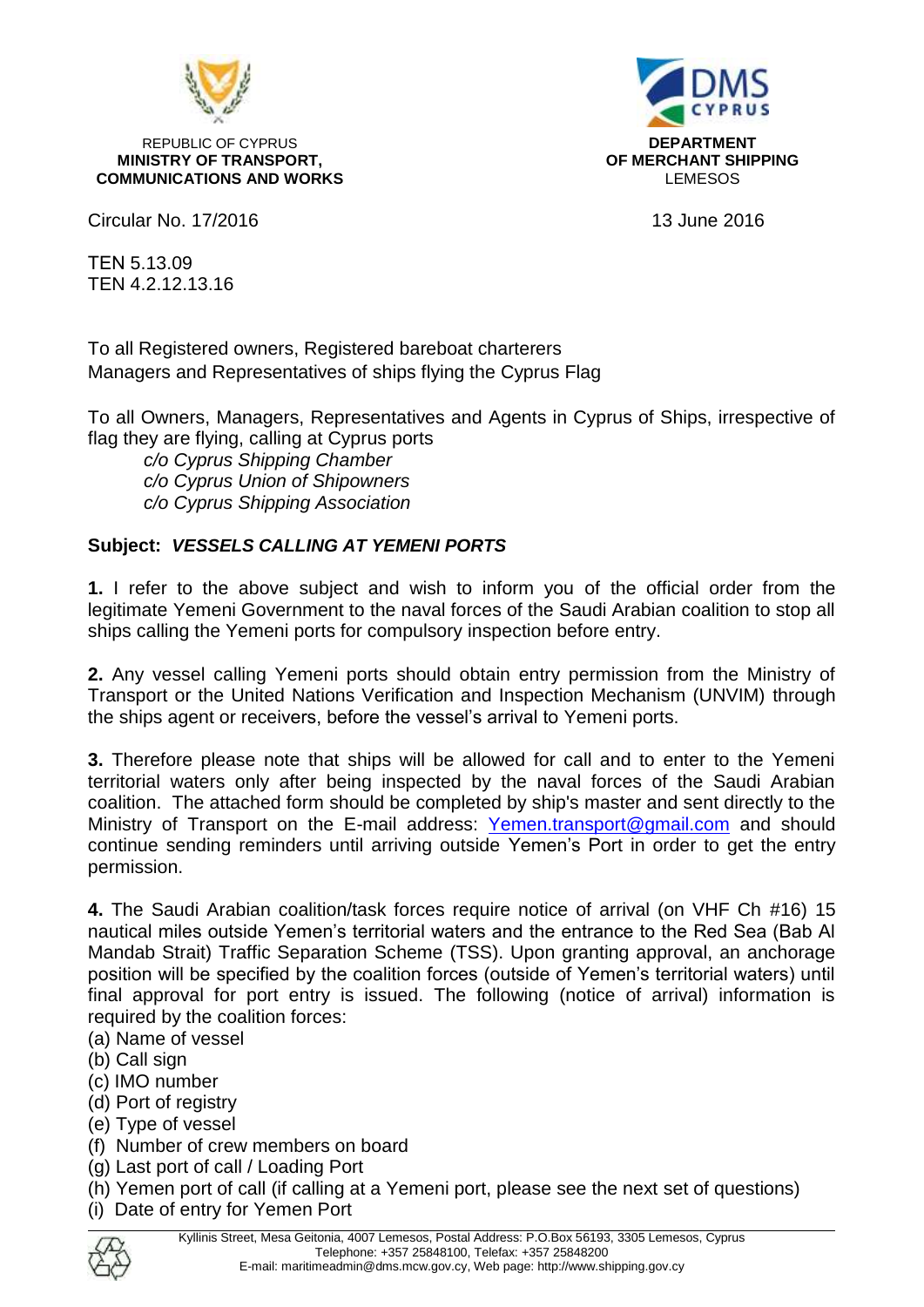(j) Date of departure from Yemen Port

(k) Nationality of crew and Master

(l) Cargo (type and quantity)

(m) Next Port Call

(n) Armed guards on board? If yes, their nationality, type and number of arms and ammunition.

**5**. Once approval is granted, the coalition forces will advise the ship's master on the anchorage position until the provision of the final approval to enter the port.

**6.** Once the vessel is allowed to enter Yemeni ports, the Master will be required to call once again to the port control by VHF on channel #14 or #16 for the arrival registration and thereafter he will be advised the anchorage position until berthing prospects are confirmed by the Harbour Master. On completion of their visit, vessels leaving port should contact coalition forces on channel #16 to confirm their business is complete.

**7.** All ships at the anchorage awaiting entry to port should hold a valid permission number otherwise may be instructed to leave by the coalition ships. Permission to enter Yemen ports will be valid for fifteen (15) days.

**8.** In addition, the merchant shipping not entering the Yemeni territorial waters is recommended to remain at least 27 nautical miles off the coast of Yemen due to ongoing naval coalition operations.

**9.** All vessels must operate AIS at all times while transiting the coalition operational area, due to continuing maritime actions. Vessels operating with AIS turned off will be viewed with suspicion and may be boarded.

**10.** Any merchant vessel entering Yemeni territorial waters ports or anchorage areas that do not hold a current permission number must comply with instructions given by coalition forces. Failure to do so may result in the vessels being assessed as conducting illicit activity which may result in further action by coalition forces.

**11.** All recipients of the present Circular are invited to take note of its content and should strictly abide by the provisions of the aforementioned order of the legitimate Yemeni Government.

**This Circular must be placed on board vessels flying the Cyprus flag.**

Ioannis Efstratiou Acting Director Department of Merchant Shipping

- **Cc: Permanent Secretary, Ministry of Transport, Communications and Works** -Attorney General of the Republic
	- -Permanent Secretary, Ministry of Foreign Affairs
	- -Permanent Secretary, Ministry of Defence
	- -Permanent Secretary, Ministry of Justice and Public Order
	- Diplomatic Missions and Honorary Consular Officers of the Republic
	- Maritime Offices of the Department of Merchant Shipping abroad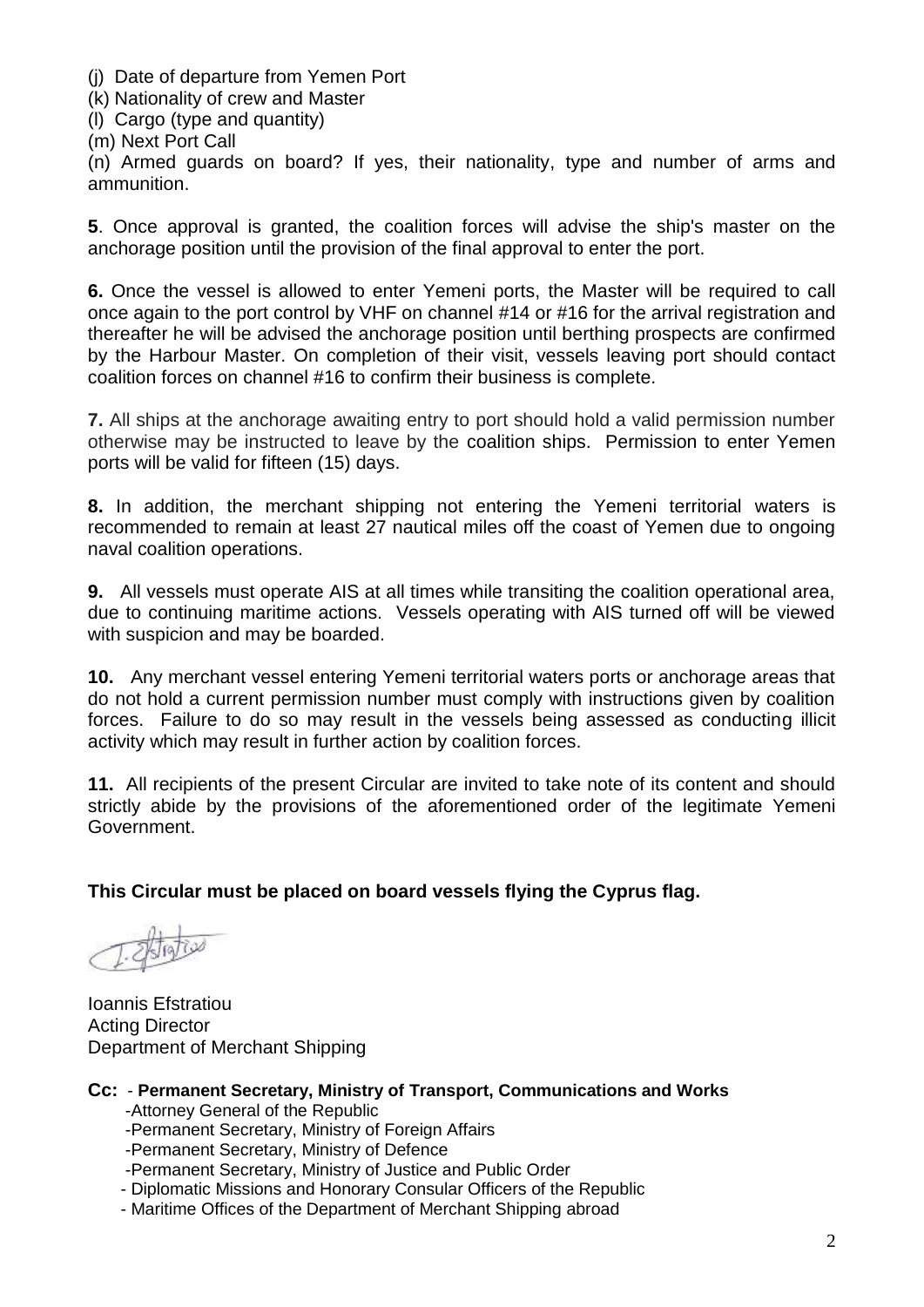- General Manager, Cyprus Ports Authority
- Director, Department of Customs and Excise
- Registrar of Companies
- Commander, Cyprus Marine Police
- Cyprus Shipping Chamber
- Cyprus Union of Shipowners
- Cyprus Shipping Association
- Cyprus Bar Association

Vp/AM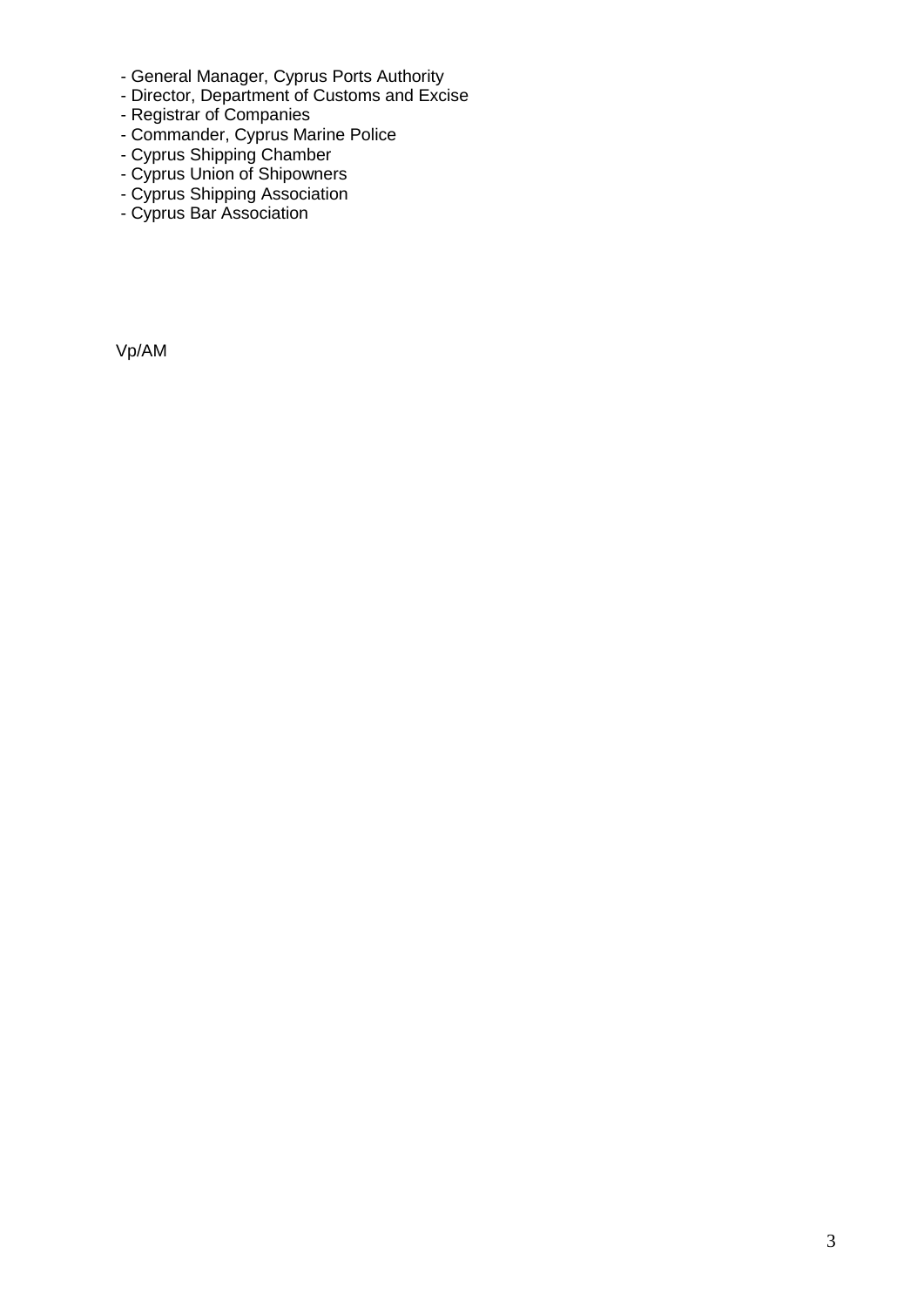# **طلب دخول المركبات التجارية واالغاثية للموانئ اليمنية**

# **Entry permission for commercial and aid ships to Yemeni ports.**

**معلومات عن المركبة:** 

**Information of the ship:**

| نوع المركبة                             |  |
|-----------------------------------------|--|
| Type of the ship                        |  |
| الأسم                                   |  |
| <b>Name</b>                             |  |
| العلم/الجنسية                           |  |
| Flag/nationality                        |  |
| المالك                                  |  |
| owner                                   |  |
| موانئ تحميل البضائع                     |  |
| ( أخر محطة للمركبة)                     |  |
| <b>Ports of loading</b>                 |  |
| (last port of call)                     |  |
| الوكيل الملاح <i>ى</i> ف <i>ي</i> اليمن |  |
| Shipping agent in                       |  |
| Yemen                                   |  |
| تاريخ الوصول إلى الميناء                |  |
| Arrival date - Yemeni                   |  |
| port                                    |  |
| تاريخ مغادرة الميناء اليمني             |  |
| Departure date -                        |  |
| Yemeni port                             |  |
| ميناء الدخول في اليمن                   |  |
| Port of call - Yemen                    |  |
| عدد الطاقم الملاحي                      |  |
| وجنسياتهم                               |  |
| <b>Number of crew and</b>               |  |
| nationalities                           |  |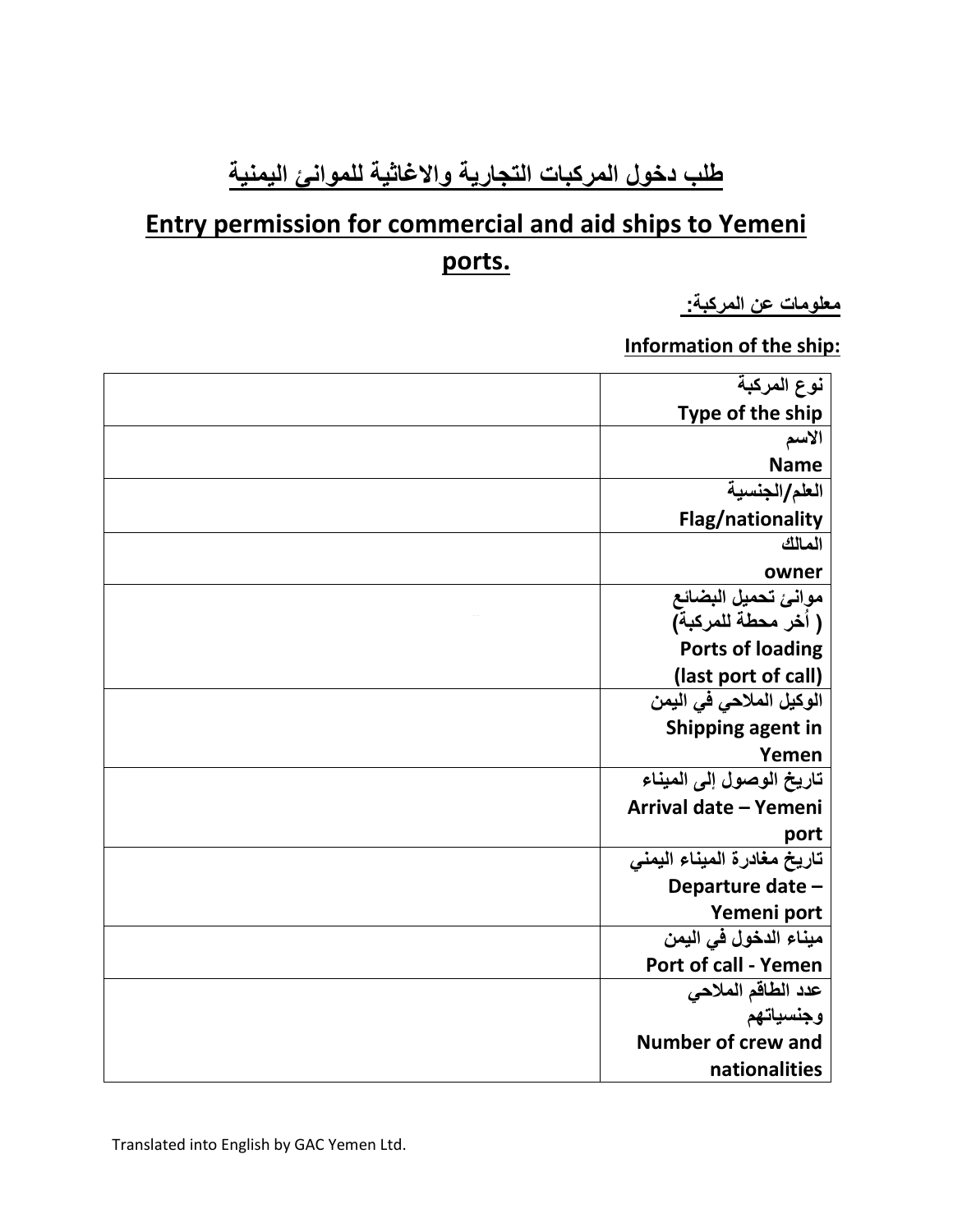| الجهة المستوردة     |  |
|---------------------|--|
| Importer            |  |
| الجهة المستوردة لها |  |
| Local consignee     |  |

#### **محتويات الباخرة:**

### **Cargo on board**

| الكمية/طن               | سائب/حاوية            | نوع البضاعة   | م                                  |  |  |
|-------------------------|-----------------------|---------------|------------------------------------|--|--|
| <b>Quantity/Tons</b>    | <b>Bulk/container</b> | Type of cargo |                                    |  |  |
|                         |                       |               | $-1$                               |  |  |
|                         |                       |               | $-2$                               |  |  |
|                         |                       | الإجمالي:     |                                    |  |  |
|                         |                       | <b>Total</b>  |                                    |  |  |
| للتواصل مع الشخص المختص |                       |               |                                    |  |  |
| Person in charge        |                       |               | <del>توقي</del> ع وختم<br>المستورد |  |  |
|                         |                       |               |                                    |  |  |
| الأسم:                  |                       | Importer's    |                                    |  |  |
|                         |                       | signature     |                                    |  |  |
|                         | Name:                 | and stamp     |                                    |  |  |
|                         | الوظيفة:              |               | الجهة                              |  |  |
|                         |                       |               | <b>Entity</b>                      |  |  |
|                         | Post:                 |               | التاريخ                            |  |  |
|                         | التلفون:              |               | <b>Date</b>                        |  |  |
|                         |                       |               |                                    |  |  |
|                         | Tel:                  |               |                                    |  |  |

# **تعميم الحكومة اليمنية إلجراءات السماح**

**للمركبات بدخول الى الموانئ اليمنية**

# **Notice from Yemeni Government pertaining to procedure for entry permission for ships into Yemeni ports**

Translated into English by GAC Yemen Ltd.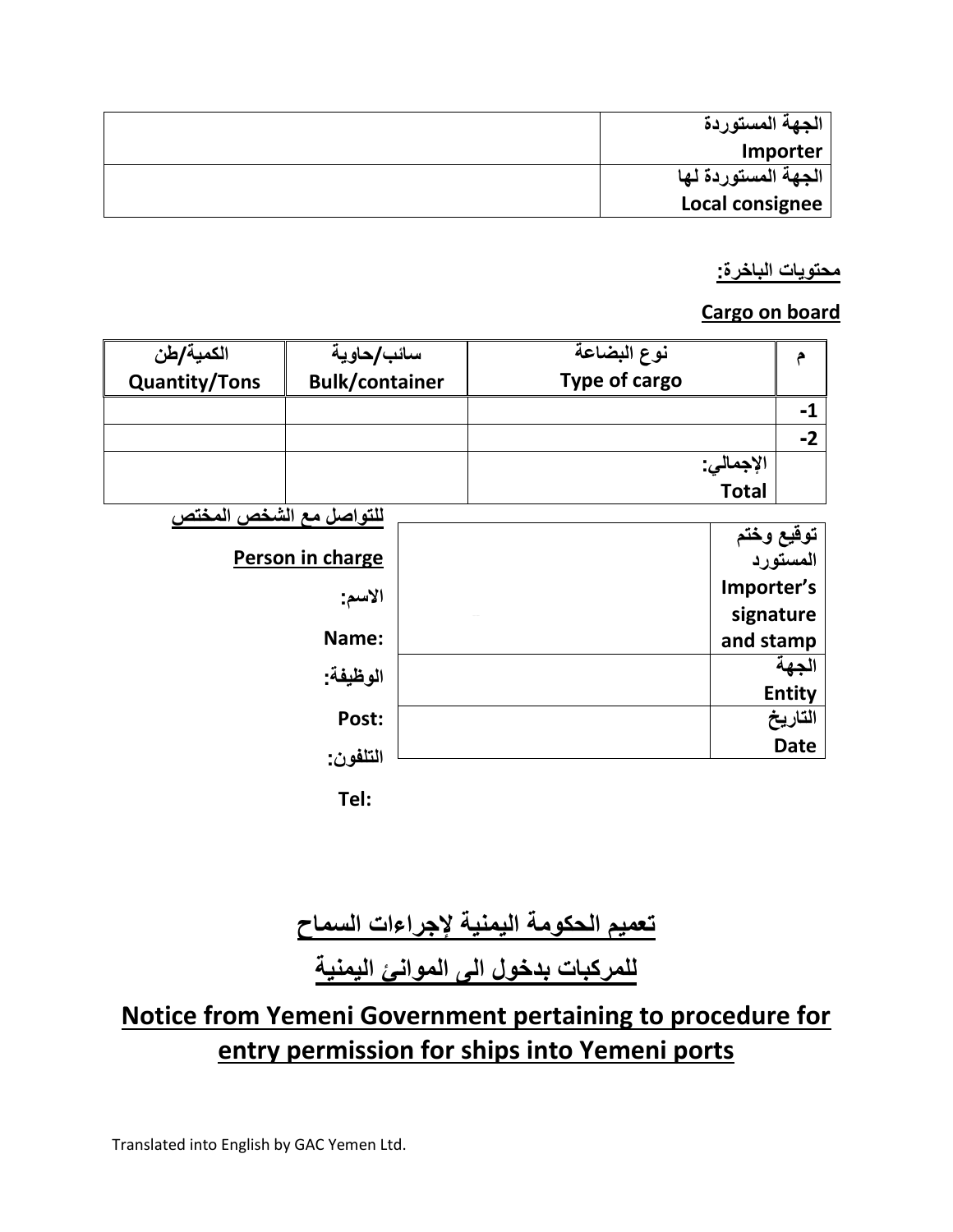بهدف التسريع في إجراءات االغاثة ودخول المركبات للموانئ اليمنية، توجه وحدة العمليات التابعة للجنة العليا لإلغاثة بضرورة االلتزام باإلجراءات التالية:

To expedite aid and entry permission procedure for ships into Yemeni ports, the Operations Unit of Supreme Aid Committee requires strict follow up of below procedure:

## **شروط عامة:**

### **General Conditions:**

- أن يتم تعبئة نموذج طلب تصريح دخول السفن للموانئ اليمنية باللغة العربية.
	- Entry permission form is to be filled in Arabic language -
- أن تتقدم الشركة المستوردة للمشتقات النفطية بطلب تصريح دخول السفن للموانئ اليمنية وليس الوكيل المالحي.
- For petroleum products, entry permission should be submitted by the importer and not by the shipping agent.
- أن يتم تحديد الجهة المستوردة والمستوردة لها على أن يتم أرفاق صورة من السجل التجاري للشركة المستوردة ساري الصالحية.
- Importer and local consignee should be stated clearly. Copy of a valid trade license should be attached.
- سيتم التحقق (بقدر الإمكان) من مصدر ورود المشتقات النفطية وان لا تكون وردت من دولة يشملها الحظر الدولي وذلك بمساعدة دول التحالف العربي.
- With the help of Arab Coalition States, origin of petroleum products will be scrutinized so that no imports from countries under sanction will be allowed.
	- التقيد بتعبئة استمارة طلب السماح ولفترة كافية ال تقل عن اسبوع من موعد دخول المركبة.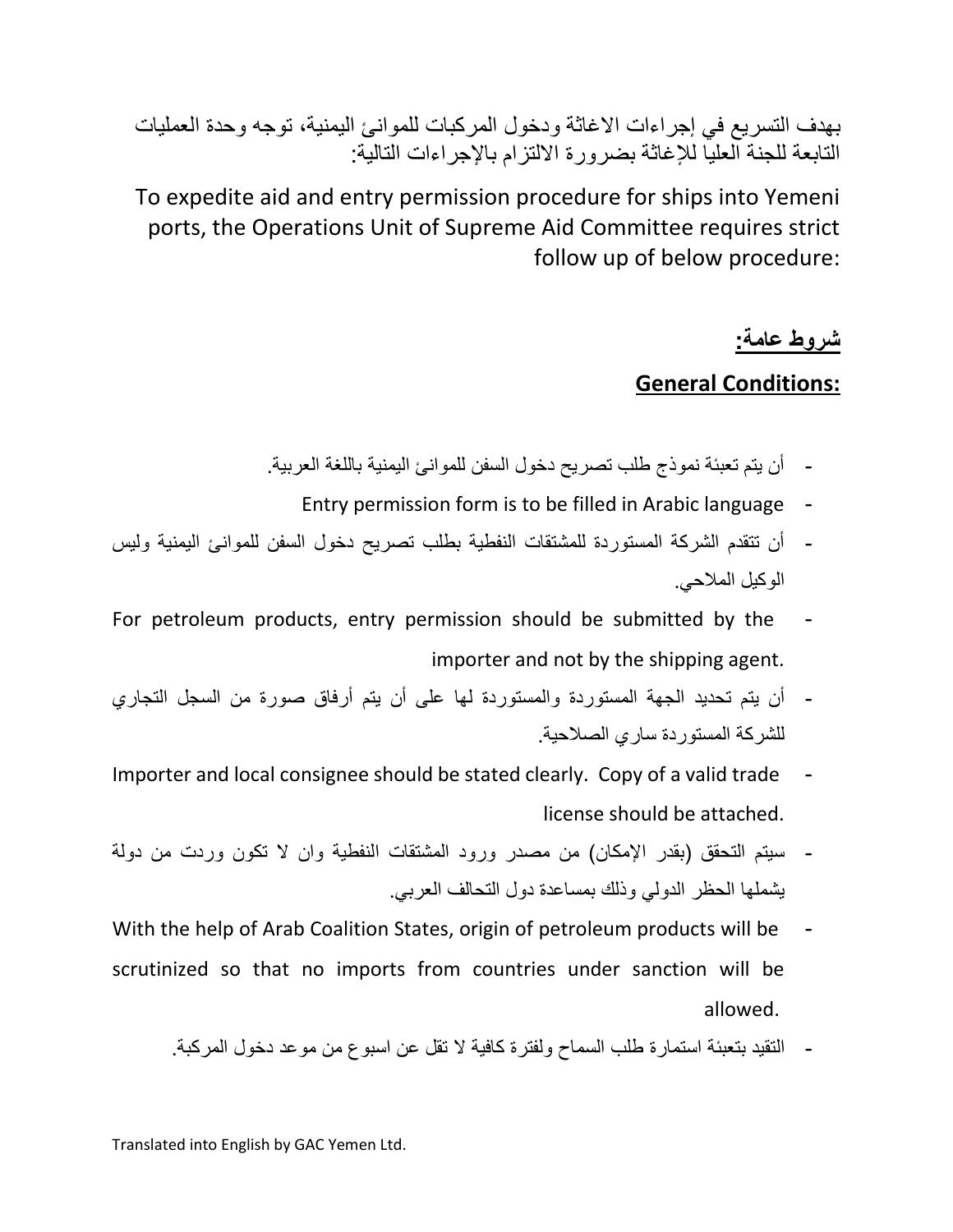- Entry permission form should be duly filled and submitted not less than a week from date of ship's entry.
	- تعطي الأولوية في هذه المرحلة للمواد الغذائية والادوية الطبية ومواد الاغاثة.
	- At this stage, priority is given to food, medicine and aid cargo. -
- تتحمل الشركات المالحية مسئولية نقل االشخاص أو البضائع أو المواد الغير مدرجة في استمارة الطلب.
- Shipping companies are responsible for transporting persons, cargoes and commodities not included in the entry permission form.
	- التقيد بالبرنامج الزمني المقيد في بيانات طلب الدخول.
	- Adherence to the time schedule as stated in the entry permission form. -

## **شروط خاصة بالسفن التجارية واالغاثية:**

### **Conditions for commercial and aid ships:**

- رفع وإظهار علم الدولة التابعة لها السفينة.
- Flying the flag of the country where the ship is registered. -
- االستجابة لنداء سفن التحالف على القناة الدولية )16( )VHF )ومن ثم تلقي تعليمات االتصال.
	- Responding to the call of Coalition ships on VHF 16. -
- التأكد من تشغيل جهاز التعريف )AIS )طوال فترة اإلبحار وخاصة عند االقتراب من البحر اإلقليمي لجمهورية اليمن وطوال فترة البقاء في الميناء.
- Make sure to operate the AIS throughout the journey and especially when approaching Yemeni territorial waters and during ships stay at port.

Translated into English by GAC Yemen Ltd.